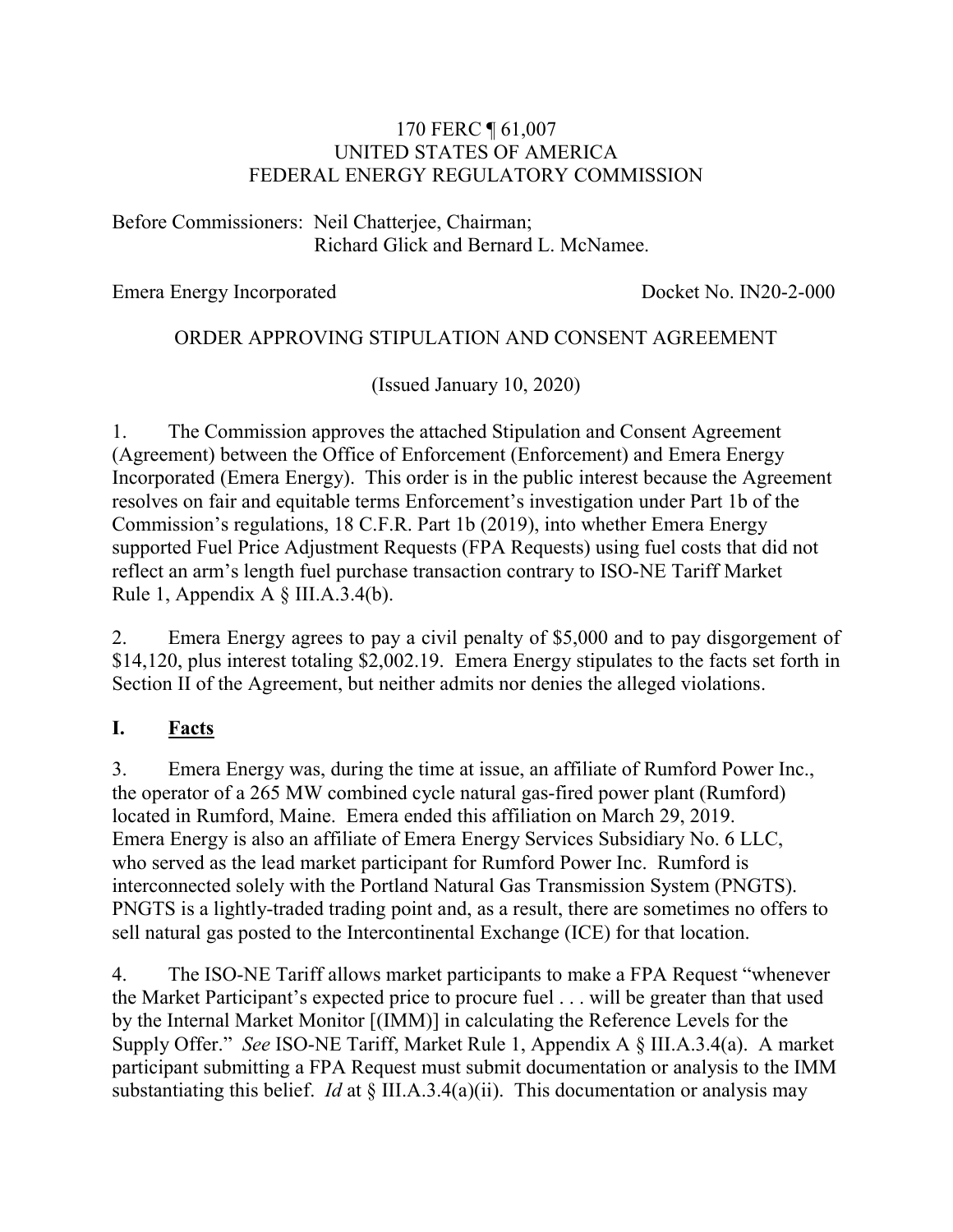include one of three forms specifically enumerated in the Tariff: 1) "an invoice or purchase confirmation," 2) "a quote from a named supplier," or 3) "a price from a publicly available trading platform." *Id* § III.A.3.4(b). The ISO-NE Tariff instructs market participants to consult the IMM when encountering problems with the FPA Request Process. *Id*. § III.A.3.1. Emera Energy relied primarily on the third form of documentation or analysis, screenshots of prices from publicly available trading platforms, namely ICE, to substantiate its Rumford-related FPA Requests.

5. On November 21, 2016, Emera Energy self-reported to Enforcement that it had substantiated sixteen FPA Requests for Rumford during the period August 2015 through November 2016 with an ICE screenshot displaying an offer to sell natural gas posted by Emera Energy. Because of illiquidity at PNGTS, Emera Energy was sometimes unable to provide a price from a publicly available trading platform, namely a screenshot of prices on ICE, supporting the company's belief that the cost of natural gas for Rumford would be higher than the gas price used by the IMM for its Reference Level. Where no offers were available on ICE at PNGTS, Emera Energy personnel responsible for submitting FPA Requests would request that Emera Energy's gas desk post to ICE an offer to sell natural gas at PNGTS. The purpose of this posting was to provide the type of documentation and analysis envisioned by Appendix A § III.A.3.4 that Emera Energy could then submit to the IMM as part of a FPA Request.

6. On or about November 9, 2016, following a regular FERC compliance training session for Emera Energy personnel, an Emera Energy employee approached one of Emera Energy's in-house counsel regarding the submission by Emera Energy of FPA Requests to the IMM for Rumford. The company reviewed its records and the process in question and submitted the November 21, 2016 self-report. Emera Energy ceased the above-described practice contemporaneous with its internal review. Emera Energy also promptly consulted with the IMM regarding the practice.

7. Emera Energy fully cooperated with Enforcement during the investigation.

# **II. Violations**

8. Enforcement determined that Emera Energy violated 18 C.F.R. § 35.41(a) and ISO-NE Tariff Market Rule 1, Appendix A § III.A.3.4(b). That provision of the ISO-NE Tariff requires that evidence supporting a FPA Request must reflect "an arm's length transaction." We have consistently held that affiliated entities are not capable of engaging in "arm's length transactions" because there is insufficient assurance that an agreed upon price will genuinely reflect market forces. Thus, the indirect quote of a price by Emera Energy's gas desk to Emera Energy's power desk did not reflect an "arm's length transaction."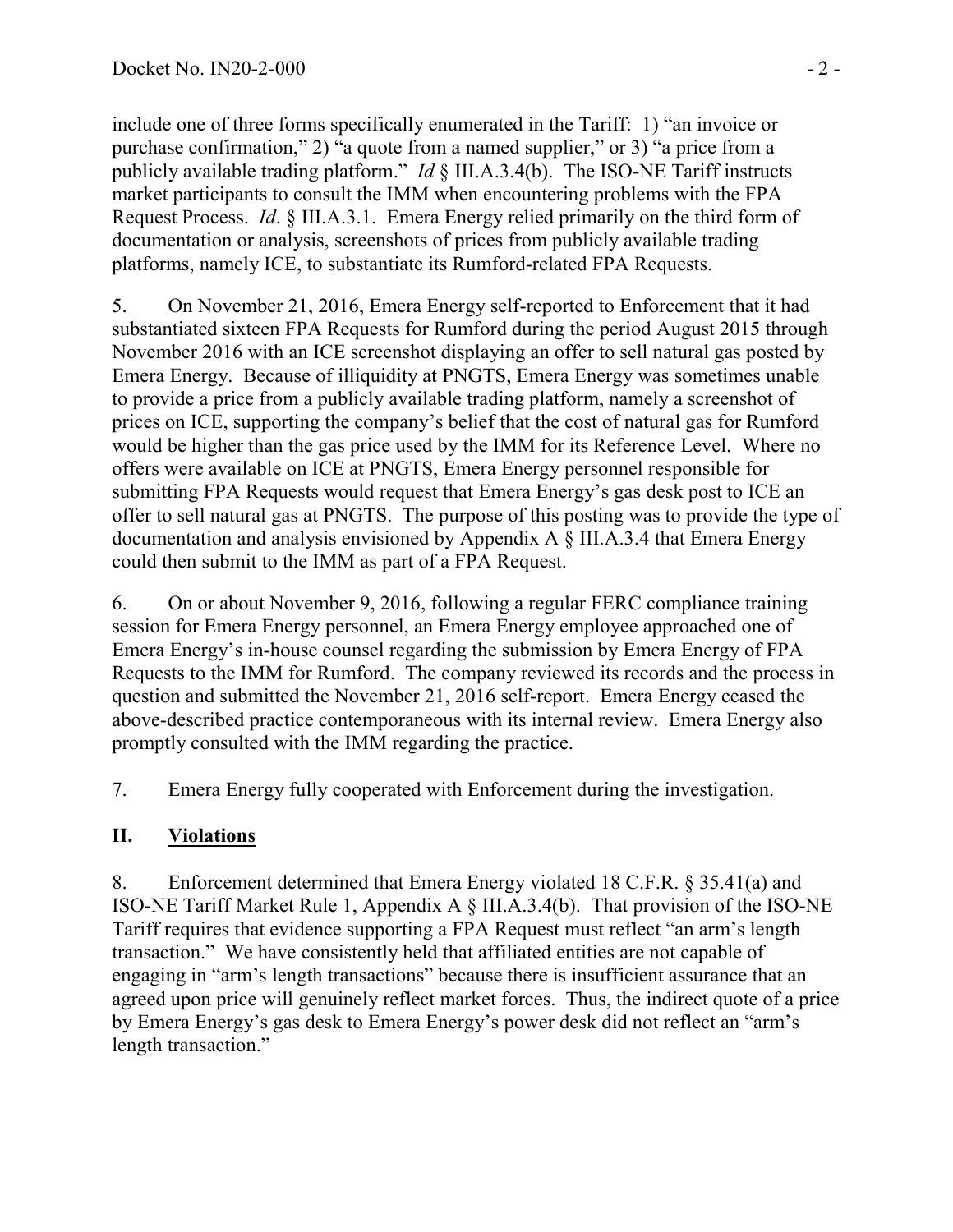## **III. Stipulation and Consent Agreement**

9. Enforcement and Emera Energy have resolved Enforcement's investigation by means of the attached Agreement.

10. Emera Energy stipulates to the facts set forth in Section II of the Agreement, but neither admits nor denies the alleged violations set forth in Section III of the Agreement.

11. Emera Energy agrees to pay a civil penalty of \$5,000 to the United States Treasury. Emera Energy agrees to pay disgorgement of \$14,120 and \$2,002.19 interest to ISO-NE.

## **IV. Determination of the Appropriate Sanctions and Remedies**

12. In recommending the appropriate remedy, Enforcement considered the factors described in the Revised Policy Statement on Penalty Guidelines, including the fact that Emera Energy self-reported the violation and cooperated with Enforcement during the investigation.**[1](#page-2-0)**

13. The Commission concludes that the Agreement is a fair and equitable resolution of the matters concerned and is in the public interest, as it reflects the nature and seriousness of the conduct and recognized the specific considerations stated above and in the Agreement.

14. The Commission also concludes that Emera Energy's civil penalty is consistent with the Revised Policy Statement on Penalty Guidelines.**[2](#page-2-1)** In particular, the Commission highlights and credits Emera Energy's self-reporting. As we explained in the Revised Policy Statement on Penalty Guidelines, "[s]elf-reports . . . add significant value to overall industry compliance, and the Commission will continue to place great importance on self-reporting.<sup>[3](#page-2-2)</sup>" Here, we have placed significant emphasis on Emera Energy's selfreporting of the violation, and note that the penalty for Emera Energy's conduct could have been significantly higher absent the company's timely reporting and cooperation with Enforcement's investigation.

15. The Commission directs Emera Energy to make the civil penalty and disgorgement payments as required by the Agreement within ten days of the Effective Date of the Agreement.

**<sup>2</sup>** *Id*.

<span id="page-2-2"></span>**<sup>3</sup>** *Id*.

<span id="page-2-1"></span><span id="page-2-0"></span> $\overline{a}$ **<sup>1</sup>** *Enforcement of Statutes, Orders, Rules, and Regulations*, Revised Policy Statement on Penalty Guidelines, 132 FERC ¶ 61,216 (2010).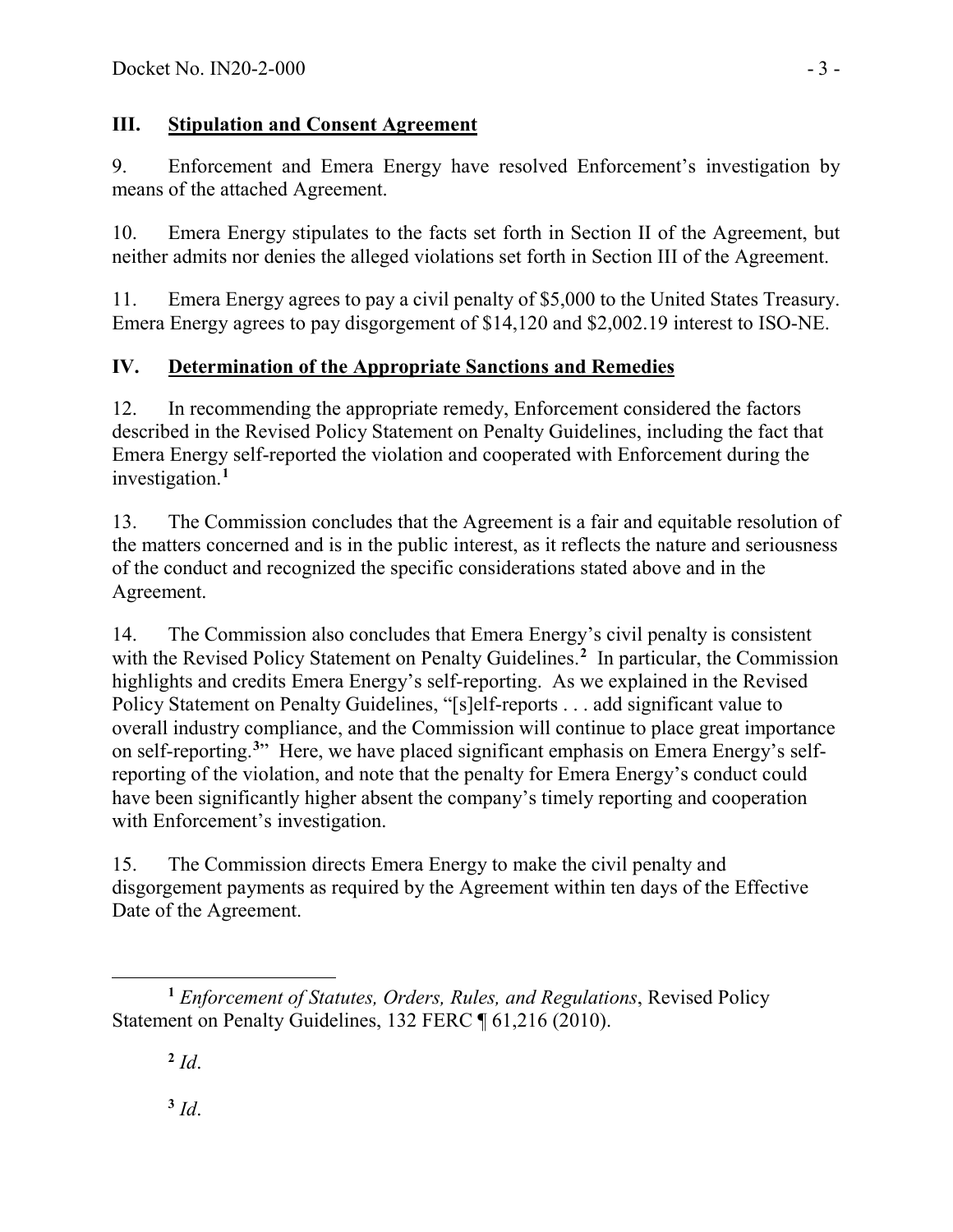16. The Commission directs ISO-NE to allocate the disgorged funds in its discretion for the benefit of ISO-NE customers.

## The Commission orders:

The attached Stipulation and Consent Agreement is hereby approved without modification.

By the Commission.

 $(S E A L)$ 

Nathaniel J. Davis, Sr., Deputy Secretary.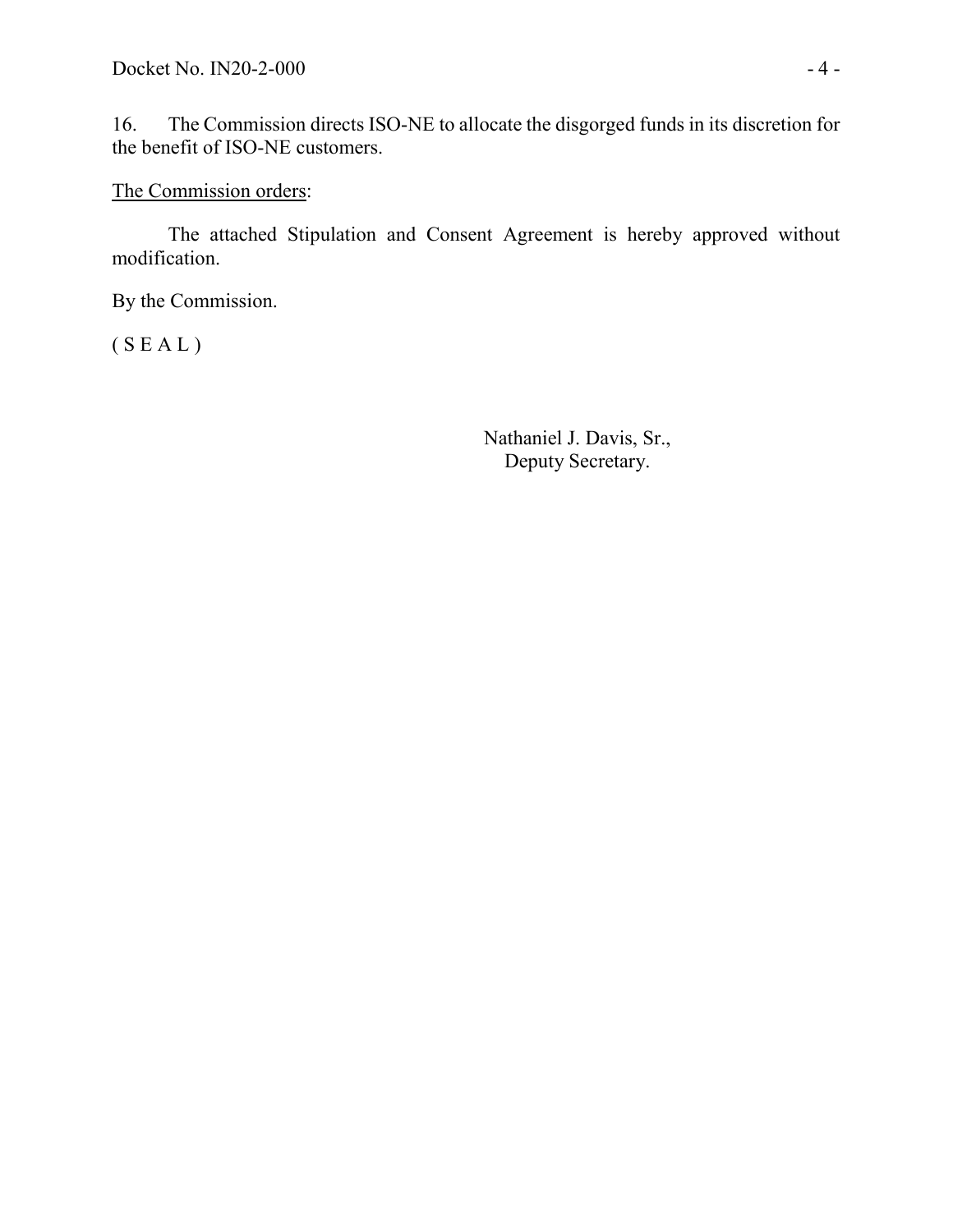#### UNITED STATES OF AMERICA FEDERAL ENERGY REGULATORY COMMISSION

Emera Energy Incorporated Docket No. IN20-2-000

### **STIPULATION AND CONSENT AGREEMENT**

### **I. INTRODUCTION**

1. The Office of Enforcement (Enforcement) of the Federal Energy Regulatory Commission (Commission) and Emera Energy Incorporated (Emera Energy) enter into this Stipulation and Consent Agreement (Agreement) to resolve a nonpublic, preliminary investigation (the Investigation) conducted by Enforcement pursuant to Part 1b of the Commission's regulations, 18 C.F.R. Part 1b (2019), following a self-report by Emera Energy, into whether Emera Energy supported Fuel Price Adjustment Requests (FPA Requests) using fuel costs that did not reflect an arm's length fuel purchase transaction contrary to ISO-NE Tariff Market Rule 1, Appendix A § III.A.3.4(b).

2. Emera Energy stipulates to the facts in Section II, but neither admits nor denies the alleged violations in Section III. Emera Energy agrees to: (a) pay a civil penalty of \$5,000 to the United States Treasury; and (b) disgorge \$14,120, plus \$2,002.19 in interest, to ISO New England Inc. (ISO-NE).

## **II. STIPULATIONS**

 $\overline{a}$ 

Enforcement and Emera Energy hereby stipulate and agree to the following facts.

3. Emera Energy was, during the time at issue, an affiliate of Rumford Power Inc.,**[1](#page-4-0)** the operator of a 265 MW combined cycle natural gas-fired power plant (Rumford) located in Rumford, Maine.<sup>[2](#page-4-1)</sup> Rumford is interconnected solely with the Portland Natural Gas Transmission System (PNGTS). PNGTS is a lightly-traded trading point and, as a result, there are sometimes no offers to sell natural gas posted to the Intercontinental

<span id="page-4-0"></span><sup>&</sup>lt;sup>1</sup> Emera Energy is an affiliate of Emera Energy Services Subsidiary No. 6 LLC (EESS 6). EESS 6 was the lead market participant for Rumford Power Inc. during the time at issue and is authorized by the Commission to sell power at market based rates. Solely for purposes of this agreement, Emera Energy agrees to bear responsibility for EESS 6.

<span id="page-4-1"></span><sup>&</sup>lt;sup>2</sup> Effective March 29, 2019, Rumford Power Inc. was no longer affiliated with Emera Energy.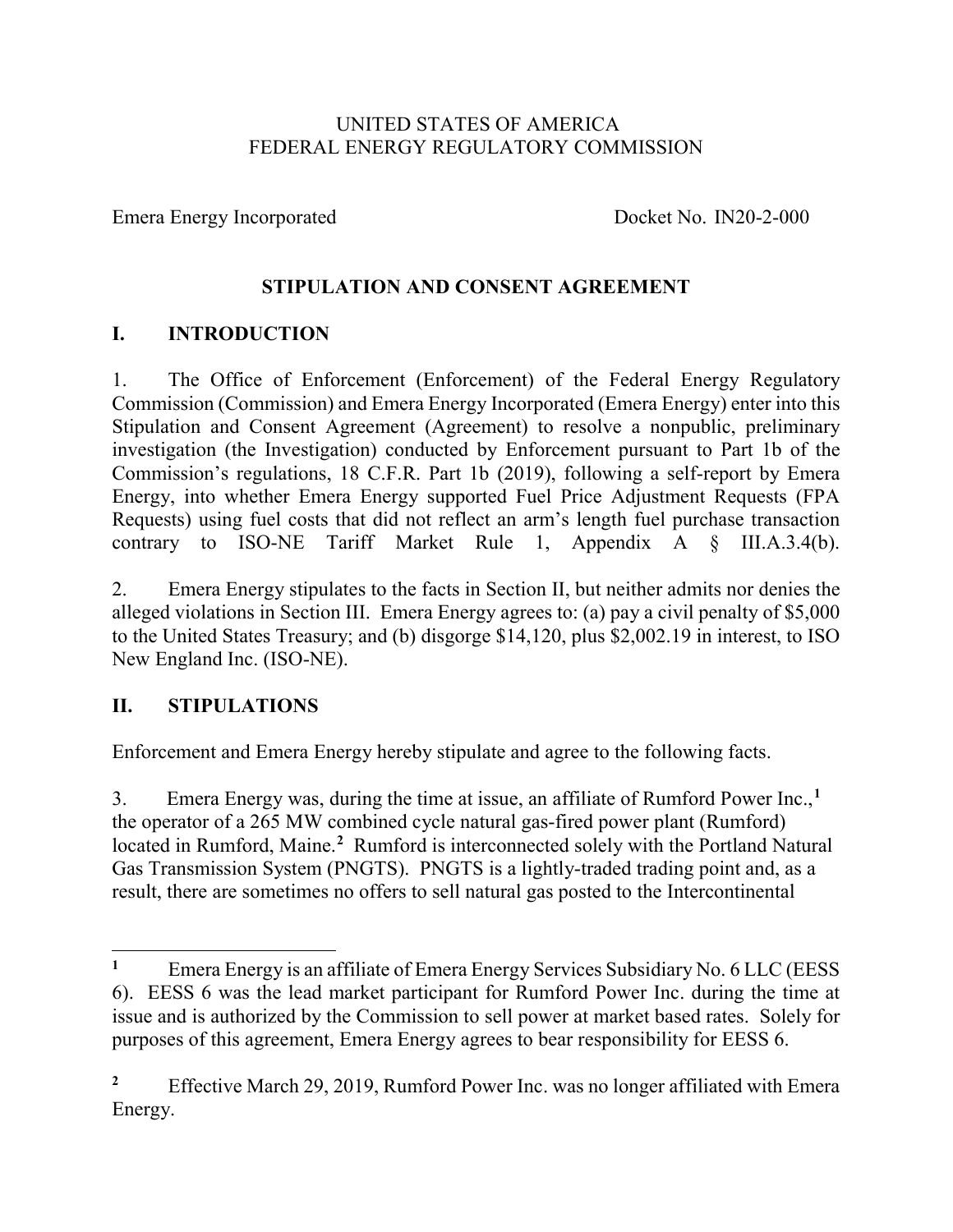Exchange (ICE) for that location.

4. The ISO-NE Tariff allows market participants to make a FPA Request "whenever the Market Participant's expected price to procure fuel . . . will be greater than that used by the Internal Market Monitor [(IMM)] in calculating the Reference Levels for the Supply Offer." *See* ISO-NE Tariff, Market Rule 1, Appendix A § III.A.3.4(a). A market participant submitting a FPA Request must submit documentation or analysis to the IMM substantiating this belief. *Id* at § III.A.3.4(a)(ii). This documentation or analysis may include one of three forms specifically enumerated in the Tariff: 1) "an invoice or purchase confirmation," 2) "a quote from a named supplier," or 3) "a price from a publicly available trading platform." *Id* § III.A.3.4(b). The ISO-NE Tariff instructs market participants to consult the IMM when encountering problems with the FPA Request Process. *Id*. § III.A.3.1. Emera Energy relied primarily on the third form of documentation or analysis, screenshots of prices from publicly available trading platforms, namely ICE, to substantiate its Rumford-related FPA Requests.

5. On November 21, 2016, Emera Energy self-reported to Enforcement that it had substantiated sixteen FPA Requests for Rumford during the period August 2015 through November 2016 with an ICE screenshot displaying an offer to sell natural gas posted by Emera Energy. Because of illiquidity at PNGTS, Emera Energy was sometimes unable to provide a price from a publicly available trading platform, namely a screenshot of prices on ICE, supporting the company's belief that the cost of natural gas for Rumford would be higher than the gas price used by the IMM for its Reference Level. Where no offers were available on ICE at PNGTS, Emera Energy personnel responsible for submitting FPA Requests would request that Emera Energy's gas desk post to ICE an offer to sell natural gas at PNGTS. The purpose of this posting was to provide the type of documentation and analysis envisioned by Appendix A § III.A.3.4 that Emera Energy could then submit to the IMM as part of a FPA Request.

6. Emera Energy received Net Commitment Period Compensation (NCPC) from ISO-NE associated with those FPA Requests.

7. On or about November 9, 2016, following a regular FERC compliance training session for Emera Energy personnel, an Emera Energy employee approached one of Emera Energy's in-house counsel regarding the submission by Emera Energy of FPA Requests to the IMM for Rumford. The company reviewed its records and the process in question and submitted the November 21, 2016 self-report. Emera Energy ceased the above-described practice contemporaneous with its internal review. Emera Energy also promptly consulted with the IMM regarding the practice.

8. Emera Energy fully cooperated with Enforcement during the investigation.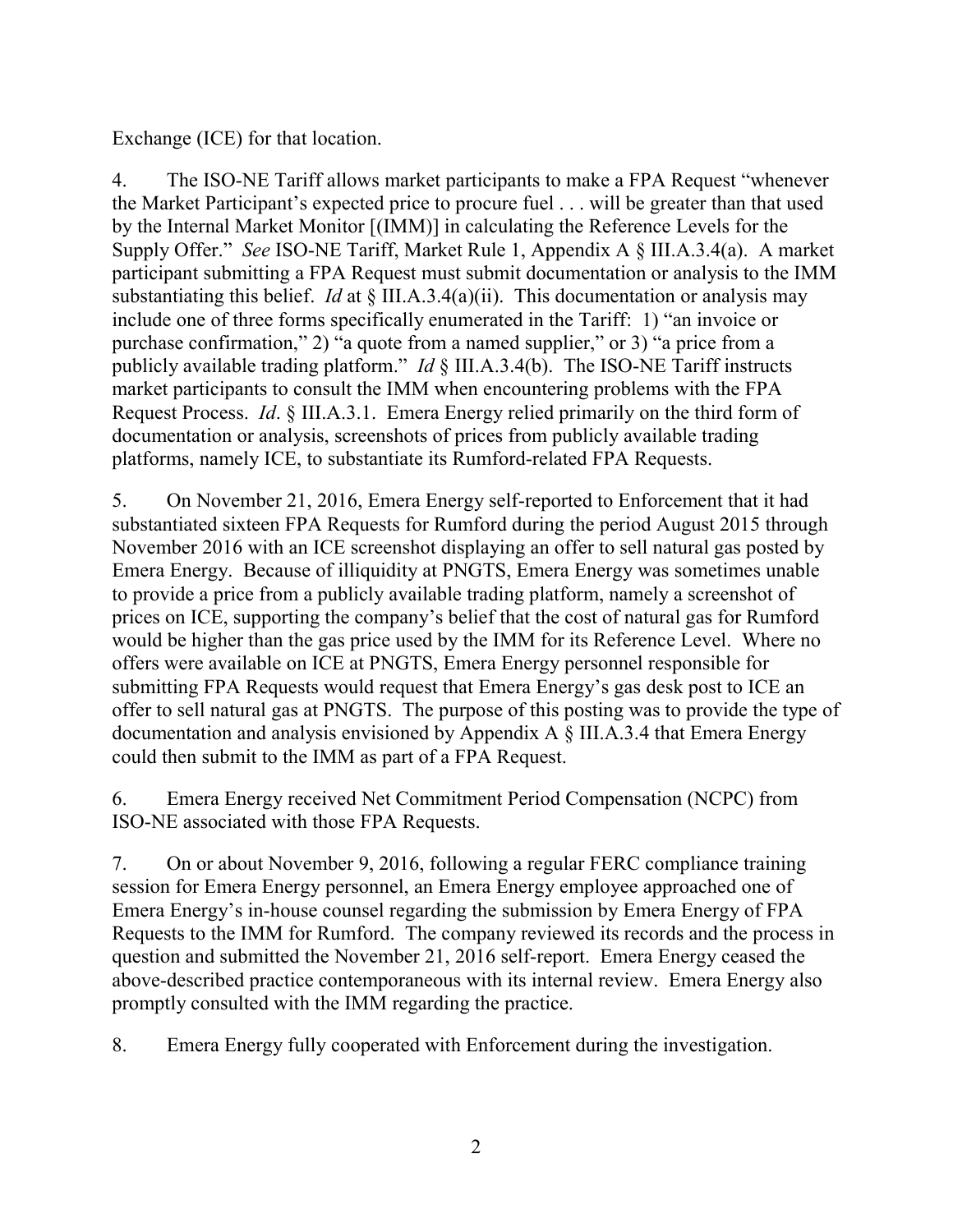### **III. VIOLATIONS**

9. Enforcement determined that Emera Energy violated ISO-NE Tariff Market Rule 1, Appendix A § III.A.3.4(b) and 18 C.F.R. § 35.41(a).

10. Emera Energy was bound by ISO-NE Tariff Market Rule 1, Appendix A § III.A.3.4(b), which requires that documentation and analysis supporting a FPA Request must reflect "an arm's length transaction." The Commission has consistently held that affiliated entities are not capable of engaging in "arm's length transactions" because there is insufficient assurance that an agreed upon price will genuinely reflect market forces. The indirect quote of a price by Emera Energy's gas desk to Emera Energy's power desk via an ICE posting for the purpose of generating a FPA Request did not reflect an "arm's length transaction."

11. 18 C.F.R. § 35.41(a) provides, in relevant part, that "[w]here a Seller participates in a Commission-approved organized market, Seller must operate and schedule generating facilities, undertake maintenance, declare outages, and commit or otherwise bid supply in a manner that complies with the Commission-approved rules and regulations of the applicable market." The above-described violation of ISO-NE Tariff Market Rule 1, Appendix A  $\S$  III.A.3.4(b) constitutes a violation of 18 C.F.R.  $\S$  35.41(a).

12. Enforcement concluded that the above-described practice resulted in NCPC overpayments of \$14,120 when Emera Energy increased its ISO-NE reference level by requesting an above-market fuel price adjustment.

#### **IV. REMEDIES AND SANCTIONS**

13. For purposes of settling any and all claims, civil and administrative disputes and proceedings arising from or related to Emera Energy's conduct evaluated in Enforcement's Investigation, Emera Energy agrees with the facts as stipulated in Section II of this Agreement, but it neither admits nor denies the violations described in Section III of this Agreement. Emera Energy further agrees to undertake the obligations set forth in the following paragraphs.

#### **A. Civil Penalty**

14. Emera Energy agrees to pay a civil penalty of \$5,000 to the United States Treasury, by wire transfer, within ten days after the Effective Date of this Agreement, as defined herein.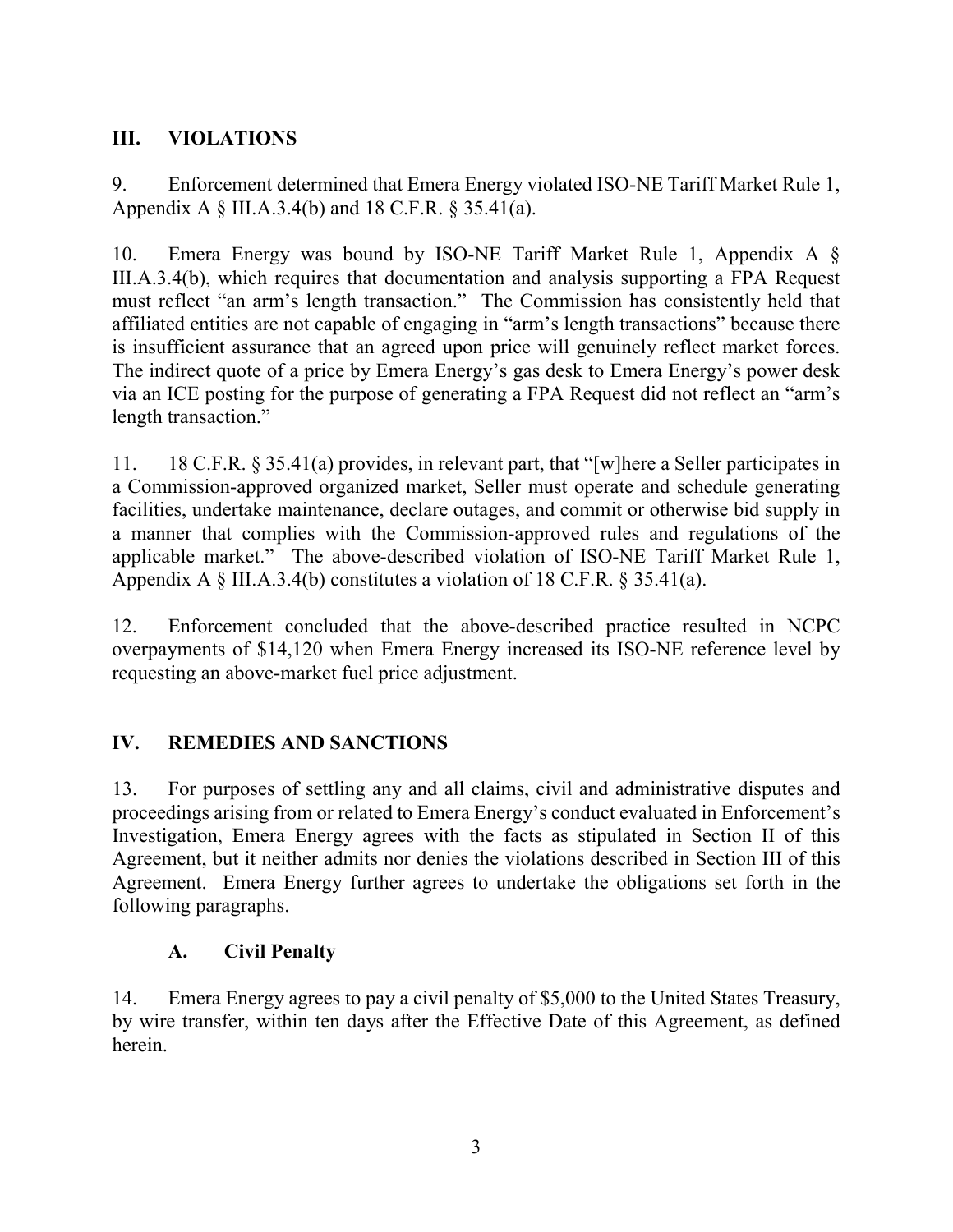### **B. Disgorgement**

15. Emera Energy agrees to pay disgorgement within ten days of the Effective Date of this Agreement to ISO-NE in the amount of \$14,120, plus \$2,002.19 in interest, calculated pursuant to section 35.19a of the Commission's regulations, 18 C.F.R. § 35.19a (2019).

### **V. TERMS**

16. The "Effective Date" of this Agreement shall be the date on which the Commission issues an order approving this Agreement without material modification. When effective, this Agreement shall resolve the matters specifically addressed herein that arose on or before the Effective Date as to Emera Energy and any affiliated entity, and their respective agents, officers, directors, or employees, both past and present.

17. Commission approval of this Agreement without material modification shall release Emera Energy and forever bar the Commission from holding Emera Energy, any affiliated entity, any successor in interest, and their respective agents, officers, directors, or employees, both past and present, liable for any and all administrative or civil claims arising out of the conduct covered by the Investigation, including conduct addressed and stipulated to in this Agreement, which occurred on or before the Agreement's Effective Date.

18. Failure by Emera Energy to make the disgorgement, interest, or civil penalty payments, or to comply with the compliance obligations agreed to herein, or any other provision of this Agreement, shall be deemed a violation of a final order of the Commission issued pursuant to the Federal Power Act (FPA), 16 U.S.C. §792, *et seq.*, and may subject Emera Energy to additional action under the enforcement provisions of the FPA.

19. If Emera Energy does not make the required civil penalty and disgorgement payments described above within the times agreed by the parties, interest will begin to accrue at the rates specified at 18 C.F.R.  $\S$  35.19a(a)(2)(iii) from the date that payment is due, in addition to the penalty specified above and any other enforcement action and penalty that the Commission may take or impose.

20. This Agreement binds Emera Energy and its agents, successors, and assignees. This Agreement does not create any additional or independent obligations on Emera Energy, or any affiliated entity, its agents, officers, directors, or employees, other than the obligations identified in this Agreement.

21. The signatories to this Agreement agree that they enter into the Agreement voluntarily and that, other than the recitations set forth herein, no tender, offer or promise of any kind by any member, employee, officer, director, agent or representative of